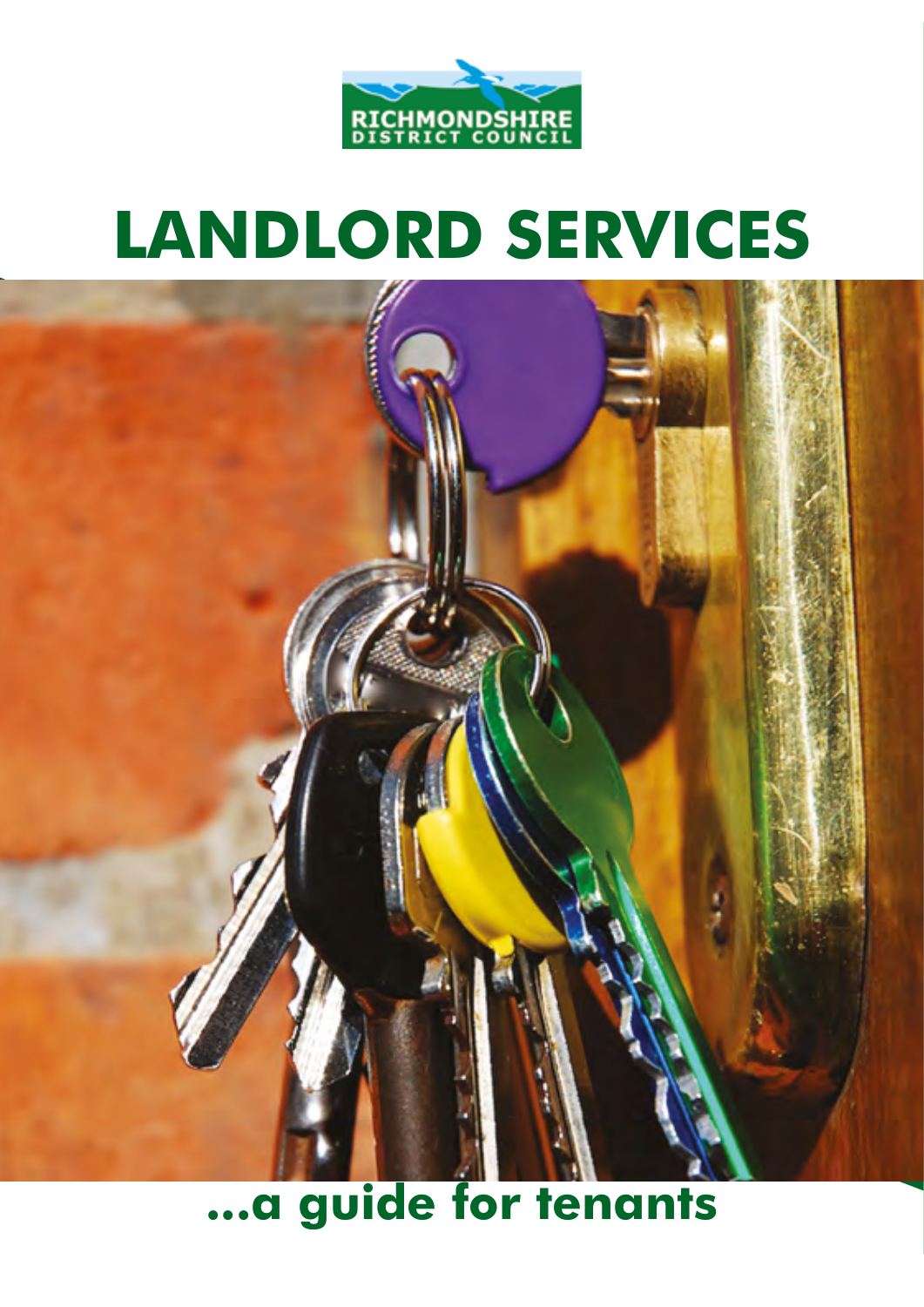**2**

#### **This guide aims to help you know what the landlord service provides, what to do if you need a service and some of the things you will need to do. There is also information on other agencies and how they may be able to help in particular circumstances.**

Each service has been listed separately and colour coded for ease of access and contact details provided.

It includes:

- repairs and maintenance Choice Based Lettings
- 
- 
- 
- paying your rent adaptations<br>• renting a council garage help with gardens  $\bullet$  renting a council garage
- $\bullet$  anti-social behaviour  $\bullet$  complaints
- 
- contents insurance • • • how to get involved
- heating ending your tenancy
	-
	-
	-

## **Repairs and Maintenance**

**Reporting Repairs** - If a repair is needed for which the council is responsible, contact the Repairs Service on 01748 829100, giving as much information as possible.

The council is responsible for:

- the structure and outside of your home including roofs, walls, ceilings, floors, window frames, doors, gutters, drains, external pipe work
- the services to your home including fittings for water, gas and electricity supplies, repairs of baths, sinks, basin, toilets, heating and hot water installations provided by the Council
- communal lifts, refuse disposal systems, communal aerial systems controlled amenities where they are provided
- decoration to the outside of your home and the communal areas within flat blocks.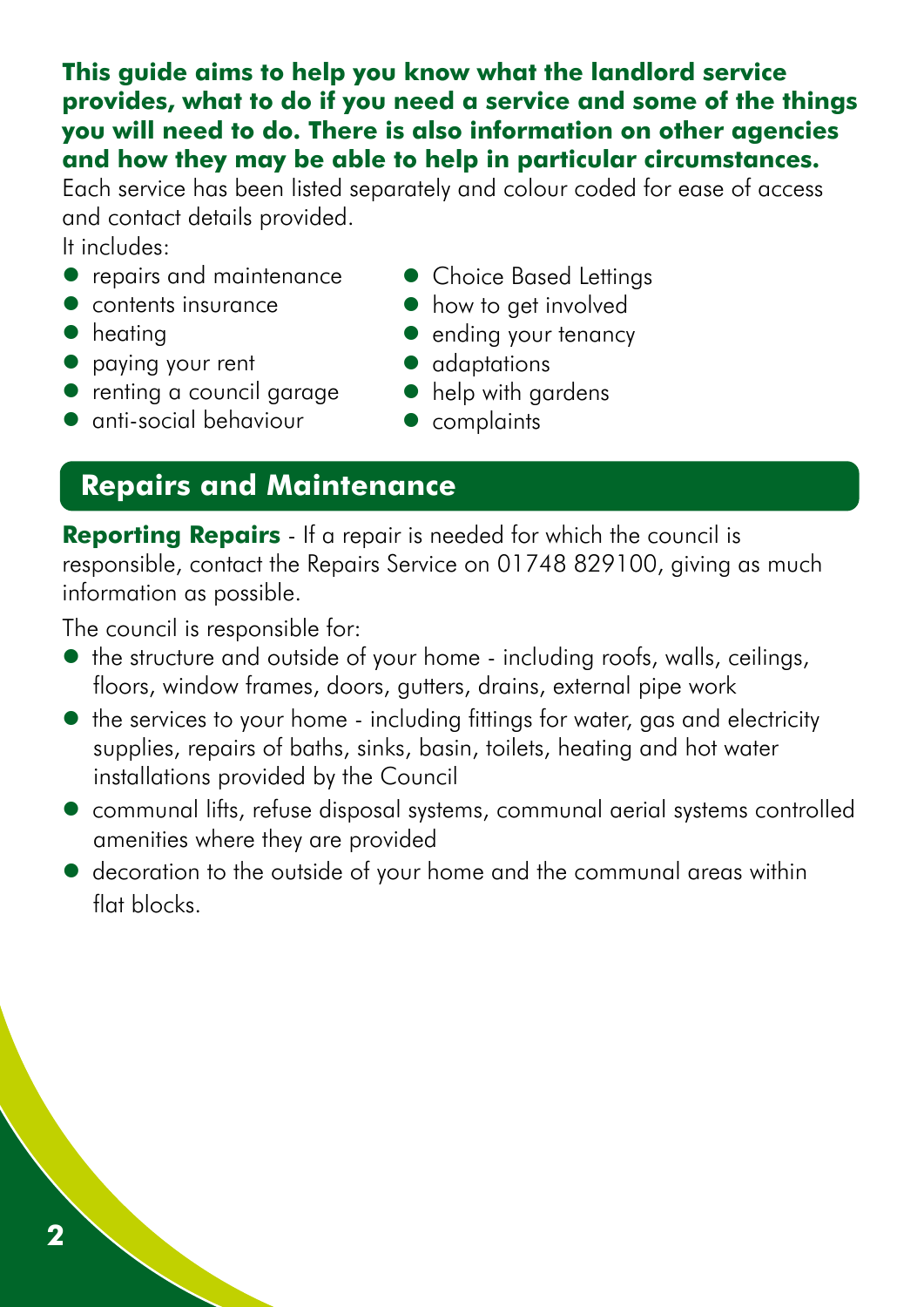## **Repairs outside the Office Hours**

Emergency repairs outside office hours can be accessed by calling 01653 697737. This number should only be used in an emergency and only between 5.15pm and 8.45am Monday to Thursday, or after 4.45pm on Fridays, weekends and bank holidays.

Emergencies: gas leaks, water leaks - burst pipes or tanks; light failures in bathrooms or kitchens; bare live wires; loss of electric power; blocked or unusable WC (if there is only one in the property); blocked or broken soil waste pipe causing serious leak of sewage into dwelling (flats only); structural damage caused by storm, flood, accident or dangerous structures; failure of central heating - if OAP, disabled, very young child (winter only); supply temporary heating if repair cannot take place (winter only); blocked wastes (public toilets, public buildings); and insecure ground floor windows and doors.

## **Damage to Council Property**

If you damage Councils property you will have to pay the Council for repairs as a result of activities, neglect or action by yourself, any members of your household, visitors, or third parties - including damage to installations and decorations.

It is also very important that you carry our preventative measures in relation to burst water pipes, blocked drains and sewers or damage by frost - such as draining down central heating systems if you are going away during the winter, turning the mains stop tap off. If you are unsure on what you should be doing contact one of the Maintenance Officers on 01748 901169 or 901163. In the event of a failure to carry out such measures you will be recharged for any necessary repairs.

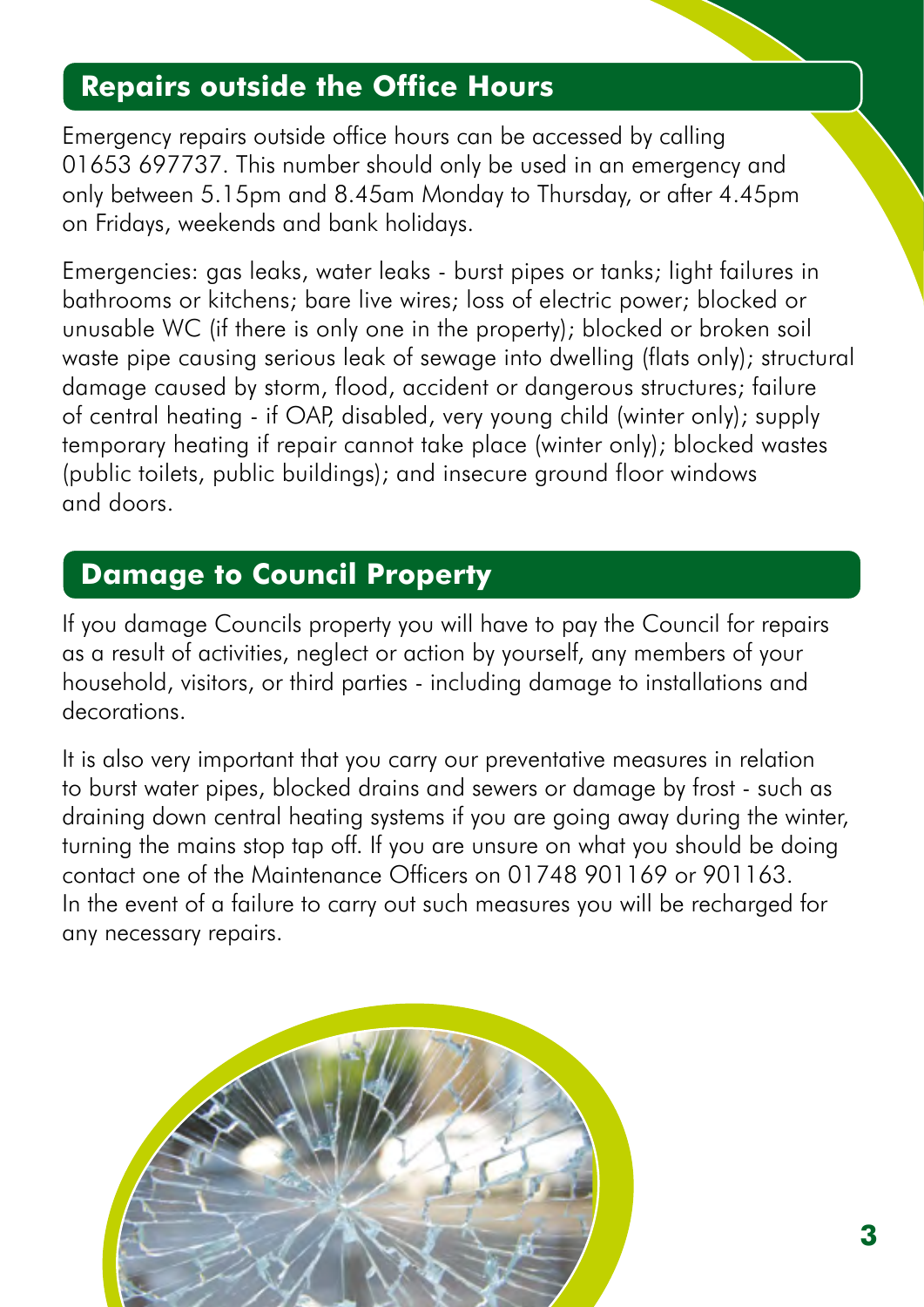### **Tenants Responsibilities**

Full details of tenants responsibilities are provided in the Tenancy Agreement. Some of the repairs you are responsible for are:

- renewal of electric fuses, bulbs and batteries
- renewal of WC pulls/handles, chains/plugs for baths, sinks and wash hand basins
- replacement of broken glass
- clearance of blocked waste pipes
- renewal of internal locks, latches, hinges, handles and fasteners
- **•** letterbox repairs/replacements
- replacement of interior and exterior door keys
- replacement of hat and coat rails
- draught proofing (unless specified in a modernisation programme)
- minor repairs to garden sheds
- renewal of coal bunker boards
- removal of rubbish from gardens
- **•** minor plaster repairs
- replacement of pelmet rails
- repairs or replacement of washing lines (excluding rotary dryers)

If in doubt contact the Repairs and Maintenance team for advice on 01748 829100.

## **Prioritising Repairs**

Each repair request is given a priority depending upon its urgency:

- priority 1 and 2 1 working day: where there is danger to life or limb, or serious danger to the property such as major leaks or bursts, major electrical faults or structural damage due to storms
- priority 3 2 working day: urgent but not emergency work where the defect seriously affects the lifestyle of the occupants such as minor leaks on water systems, defective central heating systems (except from May to September)
- priority 4 7 working days: non urgent work such as faulty taps, extractor fans, faulty cisterns
	- priority 6 28 working days: desirable but not priority work such as roof defects, slating, chimney
		- priority 7 56 working days: non urgent replacements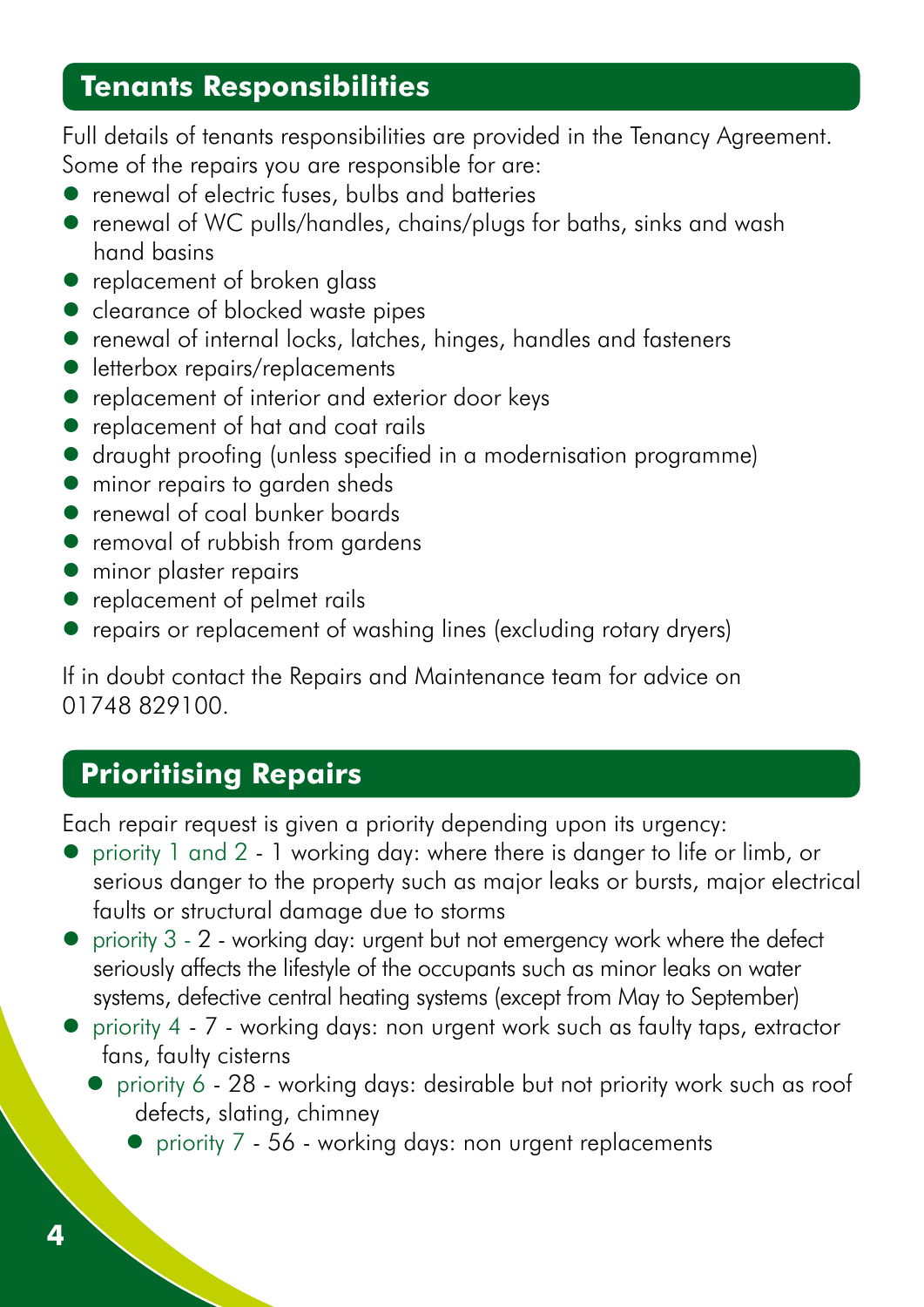## **Doing Improvements Yourself**

If you want to have an improvement undertaken in your home such as replacing internal doors, installing a new kitchen or bathroom you must first write to the Repairs and Maintenance Team Leader providing details of the work you are planning and who will be undertaking it. The Team Leader will advise you in writing of any council requirements and if approval is given for the work to be undertaken. The cost of all work will be borne by you and depending on the type of work you may also be advised that all future maintenance will be your responsibility. You should not start any work before you get written council permission.

#### **Tenants Contents Insurance**

Richmondshire District Council negotiated a Home Contents Insurance Scheme designed specifically for our tenants. Whilst the Council insures the building it is the responsibility as tenant to have appropriate Contents Insurance. Contents Insurance is something which will make a big difference should you suffer from a fire, flood or burglary or accident as without this you can be left with nothing and find it very difficult to afford the cost of replacing any items lost or damage. You can get more information at any of our Community Offices or on the web site [richmondshire.gov.uk/h](https://www.richmondshire.gov.uk/housing/council-tenants/contents-insurance/)ousing or telephone 03456 718172

# **Heating**

#### **Keeping warm**

The cost of keeping warm depends on a number of things:

- the fuel you use
- $\bullet$  the type of heating
- the level of insulation
- the size and number of rooms
- $\bullet$  the number of people in the household
- how often and for how long you use the heating

Some of these factors will be out of your control, but you may be able to do something about others and keep warmer for less money

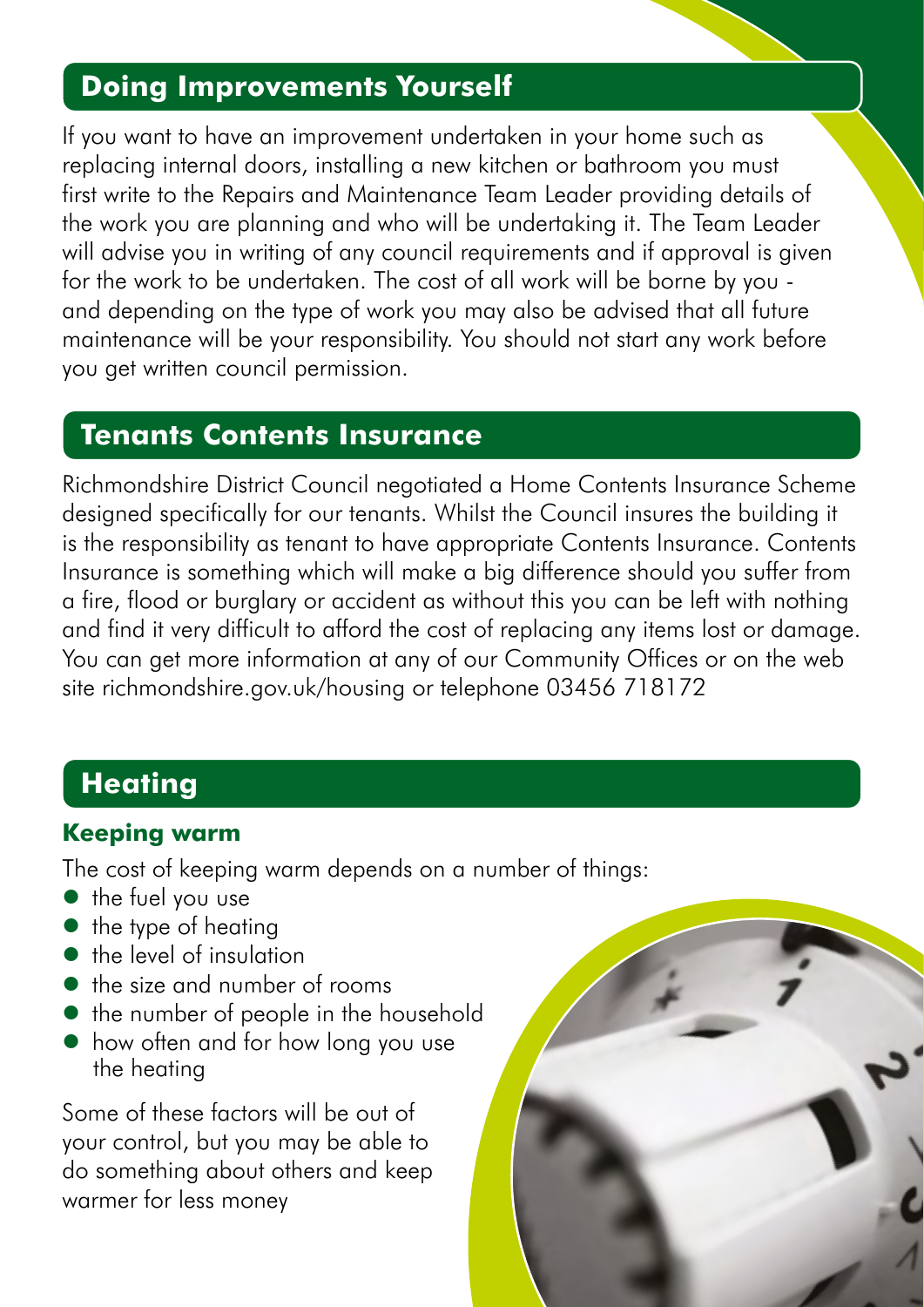# **Saving Money and Energy**

With gas, electric and oil prices rising, now is the time to take action to reduce their bills and save energy. Richmondshire District Council is working with partner organisations to help you save energy and money.

Advice is available at [www.energywatch.org.uk](http://www.energywatch.org.uk) on:

- price comparison information
- $\bullet$  how to change supplier
- managing bills
- $\bullet$  energy saving

The Energy Saving Trust - [energysavingtrust.org.uk](https://energysavingtrust.org.uk) - gives free impartial and independent advice on energy use and how to make savings on fuel bills.

The council is also working with the Department of Work and Pensions to provide advice and assistance for people of pensionable age.

#### Visit [www.thepensionservice.gov.uk](http://www.thepensionservice.gov.uk)

# **Helpful Hints**

- try to use a lower setting on your heating system for a longer period of time its cheaper and more comfortable
- if you have a thermostat try turning it down 1ºC this can help reduce your heating bill
- turn down your heating when no one is at home
- $\bullet$  don't put furniture in front of radiators or heaters
- draw curtains when its dark don't hang them in front of radiators, tuck the bottoms on the window sill
- make the most of the warmth from the sun spend your time in sunny rooms
- use energy saving light bulbs they are a little more expensive but use around a quarter of the electricity and last up to 10 times longer.

# **Efficiency Tips**

#### **Lighting**

- turn off lights in empty rooms and corridors especially at the end of the day, which can save up to 15% off your lighting bill
	- use only the light you need
		- use daylight its free so keep windows and skylights clean and clear
- clean light fittings annually dirt reduces lighting efficiency, encouraging people to switch more lights on.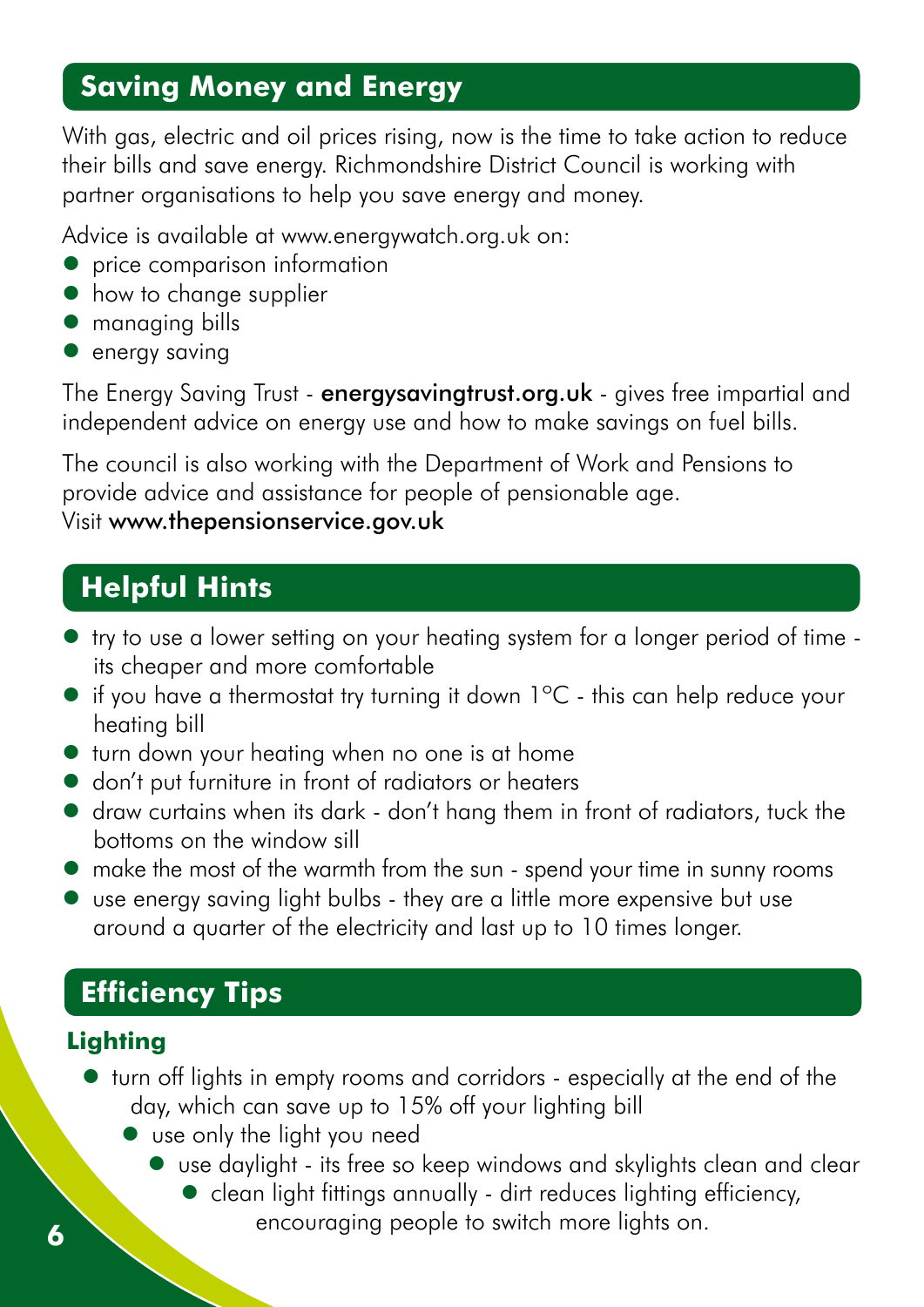# **Heating**

- set the thermostat at 19°C costs rise by 8% for every 1°C increase
- don't heat unused space
- reduce heating during holidays and weekends
- keep radiators clear don't block radiators with furniture it reduces efficiency and output
- check thermostats are sited out of draughts and away from either cold or hot spots.

# **Paying your Rent**

As a council tenant you are responsible for ensuring that your rent is paid on time. Rent is due weekly.

There are several ways in which you can pay your rent:

set up a Direct Debit which will pay your rent direct from your bank account. It can be set up to pay your rent monthly on either the 1st (so that you are paying in advance and do not fall into arrears). The council will not take any action for late payment, if you choose to pay on the 15th of the month as long as you ensure the payment is made.

Pay in person at Mercury House, Richmond at any of the council's community offices:

- Richmond Community Office Mercury House, Station Road, Richmond
- Colburn Community Office Colburn Library and Information Centre
- Leyburn Community Office Thornborough Hall, Leyburn
- Reeth Community Office Hudson House Enterprise Centre, Reeth
- Upper Wensleydale Community Office Community Resource Centre, The Neukin, Hawes
- $\bullet$  pay by telephone by calling 01748 901158/ 901159/ 901184 or 901185. You will need to have your payment card details and rent account number ready
- pay by cheque made payable to Richmondshire District Council with your name, address and account number written clearly on the back of the cheque.

#### Please do not send payment by cash in the post.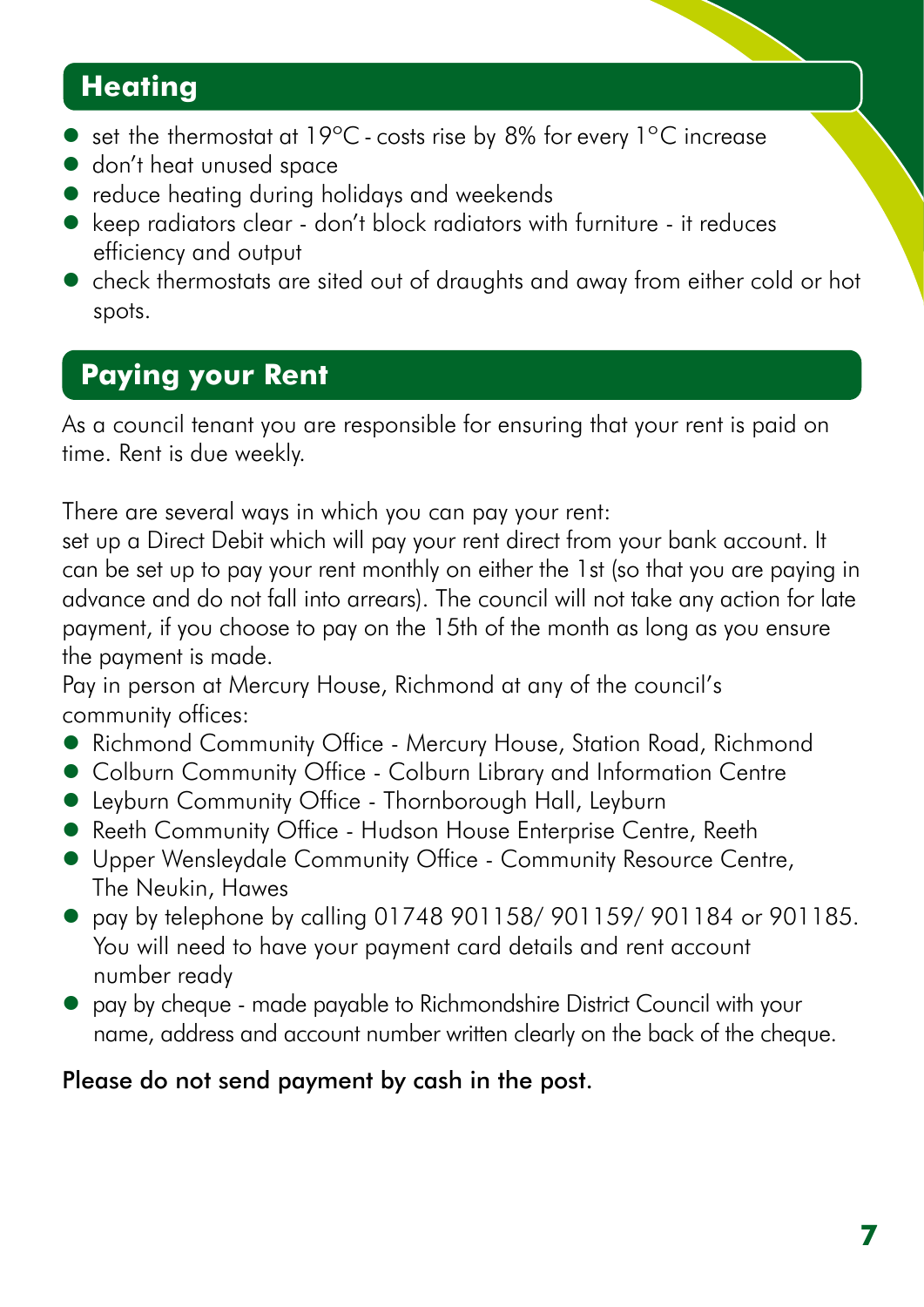## **What if I can't afford to pay my Rent?**

If you are in receipt of certain state benefits you may get help in paying your rent. Contact the landlord service and ask to speak to your Housing Management Officer on 01748 901158 or 901159 who will be able to advise you further. If you are on a low wage or work part time you may also qualify for some help with your rent.

If you have any changes in your personal circumstances which affect your income or the number of people in your family please contact your Housing Management Officer as soon as possible to avoid falling into rent arrears.

#### **What happens if I don't pay my Rent?**

The council does understand that sometimes tenants will fall into rent arrears due to events happening beyond their control, such as a loss of job due to redundancy or a death in a family. We are sympathetic when things like this happen. However you need to let us know so that we can make sure you are getting the right advice and help you avoid arrears increasing and make arrangements to pay off any outstanding arrears.

If a tenant allows their rent account to fall into arrears and does not make arrangements to pay them off and claim the appropriate benefits which may be available, the council will take action against your tenancy. This action can result in a Notice of Seeking Possession being served on you which, if the arrears continue to increase or arrangements are not made and adhered to, can result in an application to court for possession of your home.

## **Other Help**

Help is also available from specialist independent advice agencies such as the Citizens Advice Bureau.

Citizens Advice Bureau offer a range of services including advice on benefits, budgeting and dealing with debt related problems.

Call 0800 1448848 or visit [www.citizensadvice.org.uk](http://www.citizensadvice.org.uk)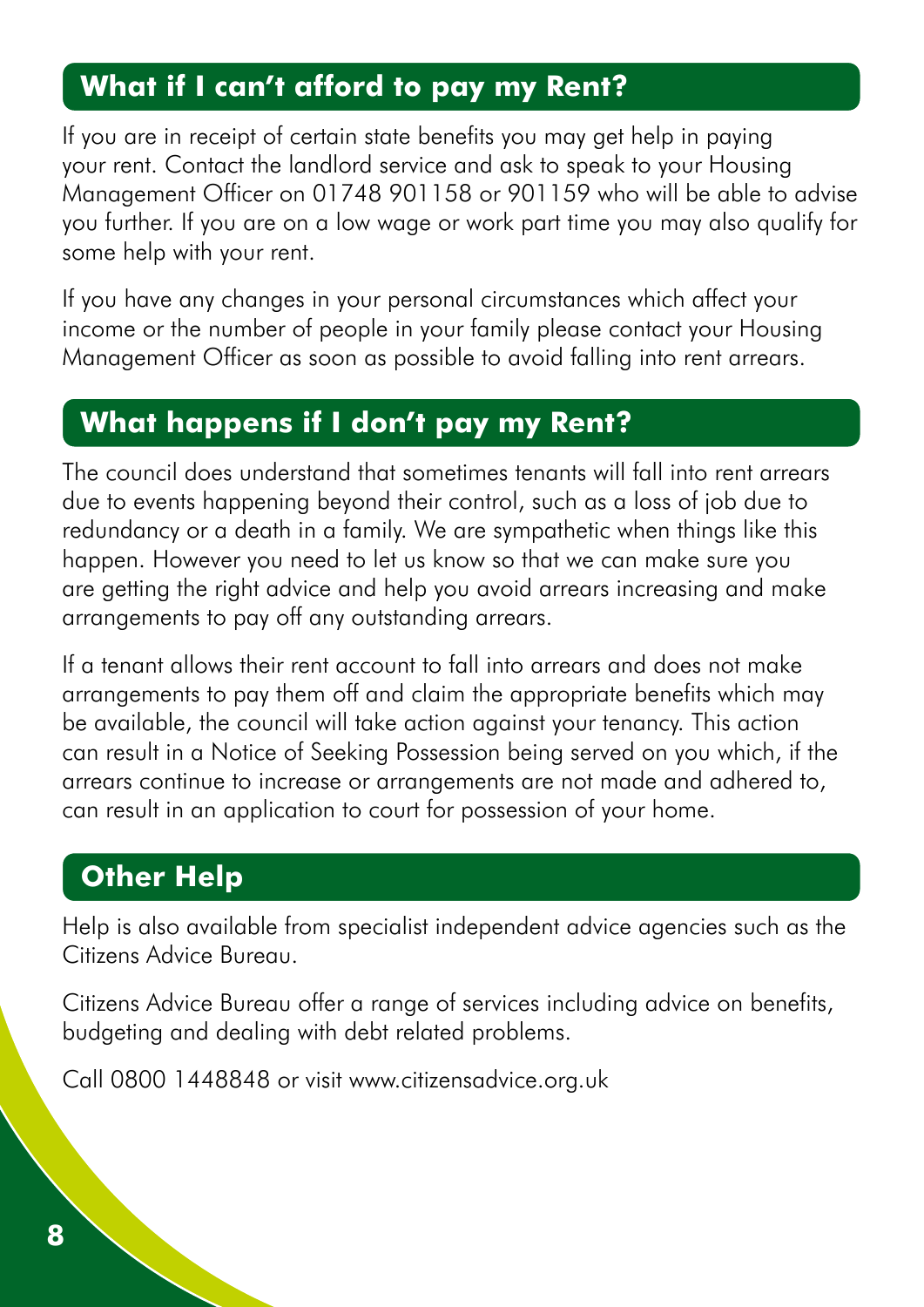# **Renting a Council Garage**

If you want to rent a garage, you will need to complete a Garage Application Form available from our website or your local Community Office. Once you have completed and returned this you will join the waiting list. All garages are let in date order. Non-council tenants may also apply to rent a garage, however priority is given to Council tenants. A garage tenancy will be granted to council tenants only if there are no arrears on their rent account. The council reserves the right to advance a garage application in certain circumstances, such as for a vehicle owned by a disabled person. For more information contact 01748 901154/ 901155/ 901160/ 901187

## **Anti-Social Behaviour**

The Landlord Services team can offer help to council tenants to help resolve problems of anti-social behaviour such as:

- domestic abuse in council homes
- racial harassment
- nuisance youths
- **•** noise nuisance
- neighbour nuisance

If you are experiencing anti-social behaviour from a council tenant you should contact one of the Tenancy Relations team members 01748 901157/ 901183

The Tenancy Relations team will then decide how best to help you. That may be by referring you to an internal service or external agency. Other partners that we work with include North Yorkshire Police, Independent Domestic Abuse Services and the Council's Environmental team.

When you contact the council to report details of anti-social behaviour we will ask for details of:

- your name and address
- $\bullet$  the name and address of the person causing the nuisance
- $\bullet$  the type of nuisance being caused
- how long this nuisance has been happening
- if you have spoken to the person causing the nuisance
- if you have reported the nuisance to any other agency
- if you have completed any diary sheets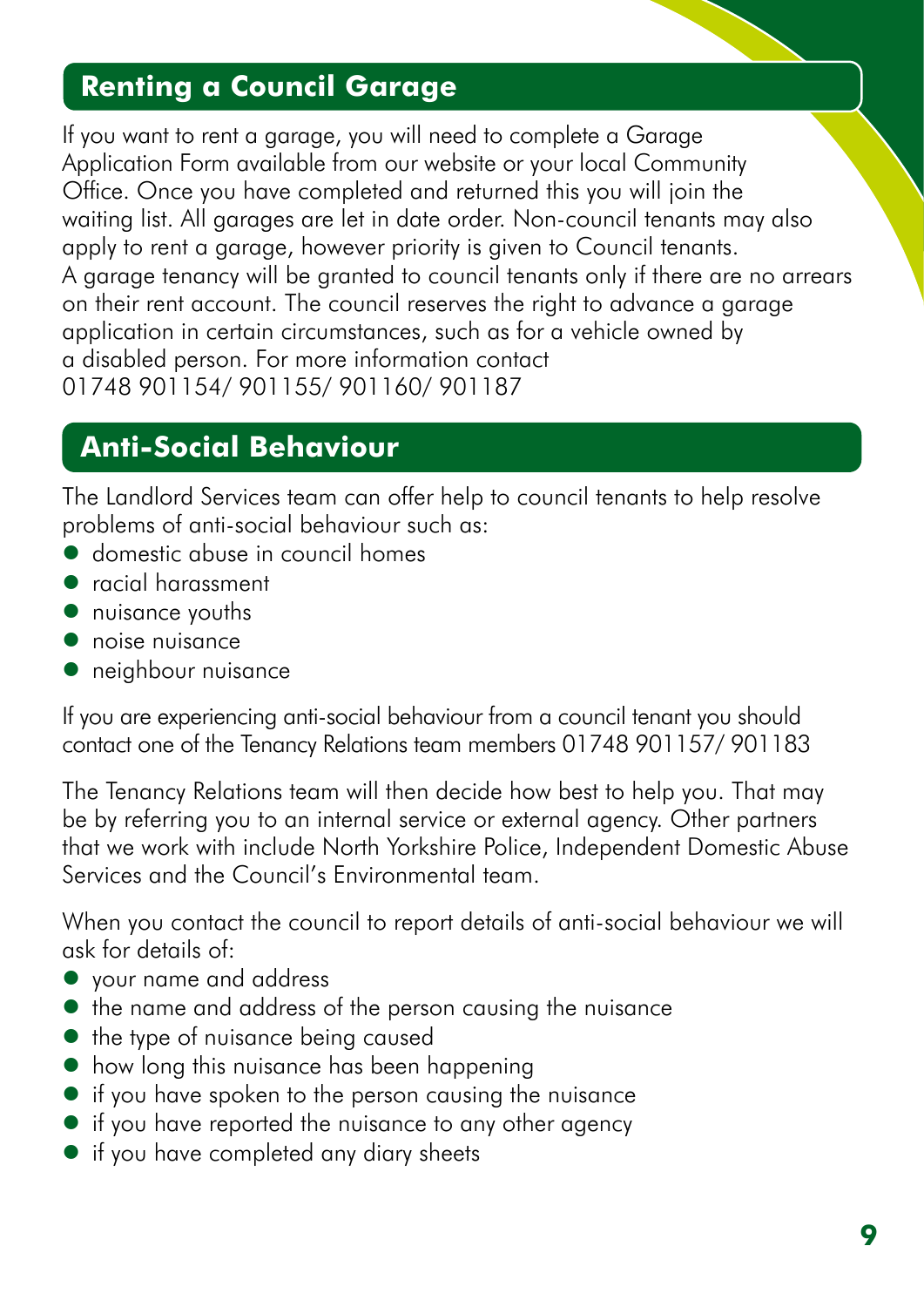## **Choice Based Lettings**

The Council is one of seven partners in the North Yorkshire Home Choice council lettings scheme. If you wish to move in the future to alternative council or housing association accommodation you should register at: [www.northyorkshirehomechoice.org.uk.](http://www.northyorkshirehomechoice.org.uk)

Once registered your application will be assessed and you will be put into a band - bronze, silver, gold or emergency. More information is available about the bands and how the scheme works on the website or telephone 01748 901160/ 901187/ 901154/ 901155.



# **Applying for Accommodation**

Property is advertised every week on the North Yorkshire Home Choice website and once your application is accepted by the council you can bid on accommodation which you are interested in and which suits your needs.

# **How to get Involved**

The council has developed a Tenant Involvement Agreement with the Tenant Panel which shows how the council will work with tenants to develop, monitor and improve our services.

There are a number of ways you can get involved. We understand that you will have other commitments and in order to help you decide which way is best for you we have developed with our Tenant Panel a 'Menu of Involvement'.

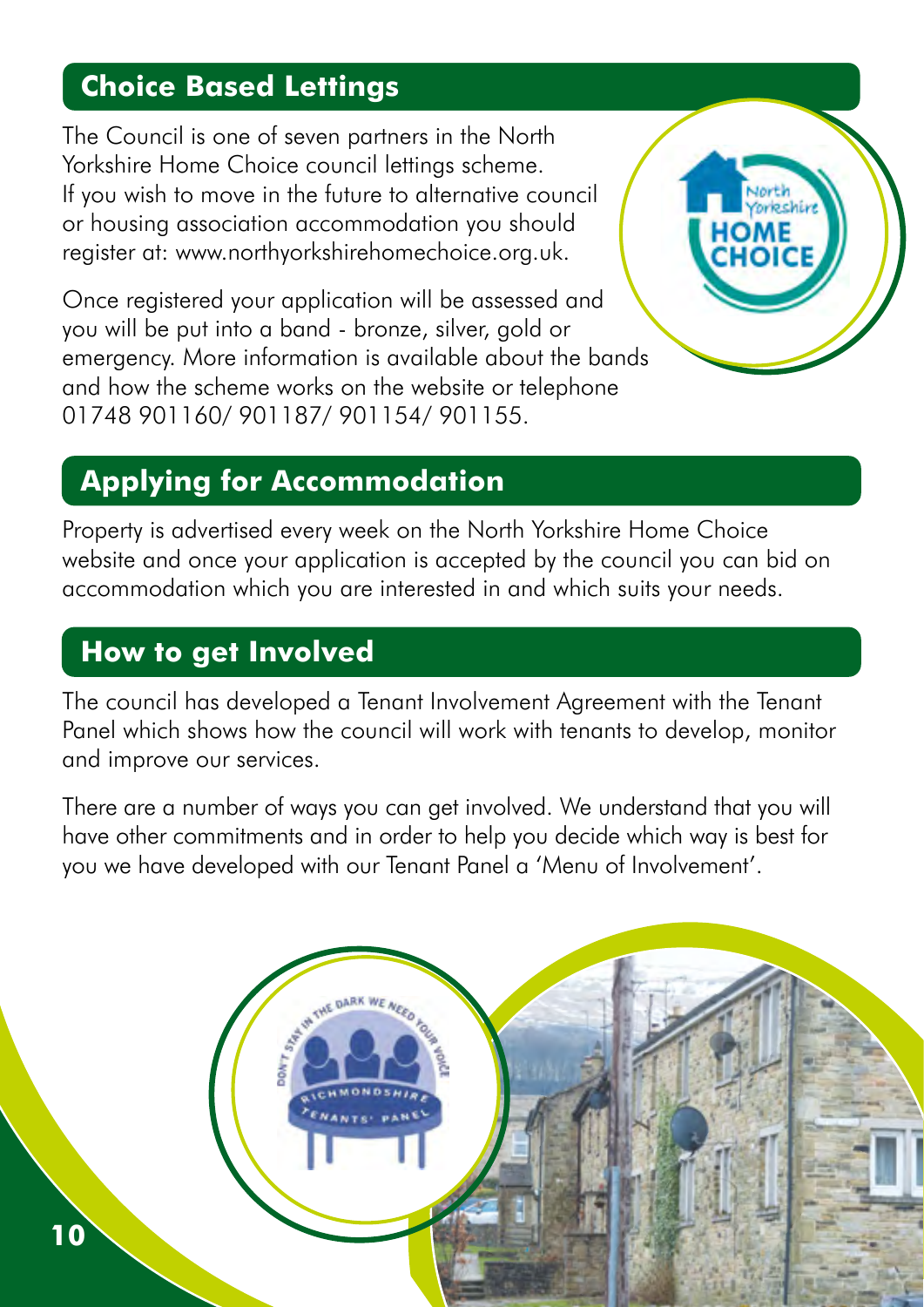# **Menu of Involvement**

| <b>Type of</b><br><b>Involvement</b> | <b>What is this?</b>                                                                                                                                                                                                                                                                                                  | <b>Amount of</b><br><b>Involvement</b> | tick the<br>ones you<br>would<br>like to be<br>involved in |
|--------------------------------------|-----------------------------------------------------------------------------------------------------------------------------------------------------------------------------------------------------------------------------------------------------------------------------------------------------------------------|----------------------------------------|------------------------------------------------------------|
| Sound Board<br>Group                 | Complete and return housing<br>surveys. Complete and return<br>questionnaires relating to housing<br>guides and service standards                                                                                                                                                                                     | $\odot$                                |                                                            |
| <b>Editorial Group</b>               | Meet and discuss content of<br><b>Tenants Newletter</b>                                                                                                                                                                                                                                                               | $\odot$                                |                                                            |
| Tenant<br>Suggestion<br>Scheme       | Make suggestions to improve the<br>housing service using the standard<br>form available at all community<br>offices or to download from<br>www.richmondshire.gov.uk                                                                                                                                                   | $\odot$                                |                                                            |
| <b>Tenant Panel</b>                  | Meets every $4 - 6$ weeks to review<br>and develop service plans and<br>regulatory requirements.<br>Attends Scrutiny Committee 1<br>meetings and feeds in tenant<br>reports<br>Monitors the ways tenants have<br>been consulted/involved in<br>housing services<br>Monitors the Performance of the<br>Housing service | $\odot$ $\odot$ $\odot$                |                                                            |
| Estate<br>Walkabouts                 | Meets several times a year with the<br>Estate Managers to walk the estate                                                                                                                                                                                                                                             | $\odot$ $\odot$ $\odot$                |                                                            |

For more information contact the Housing Management Team Leader: 01748 901152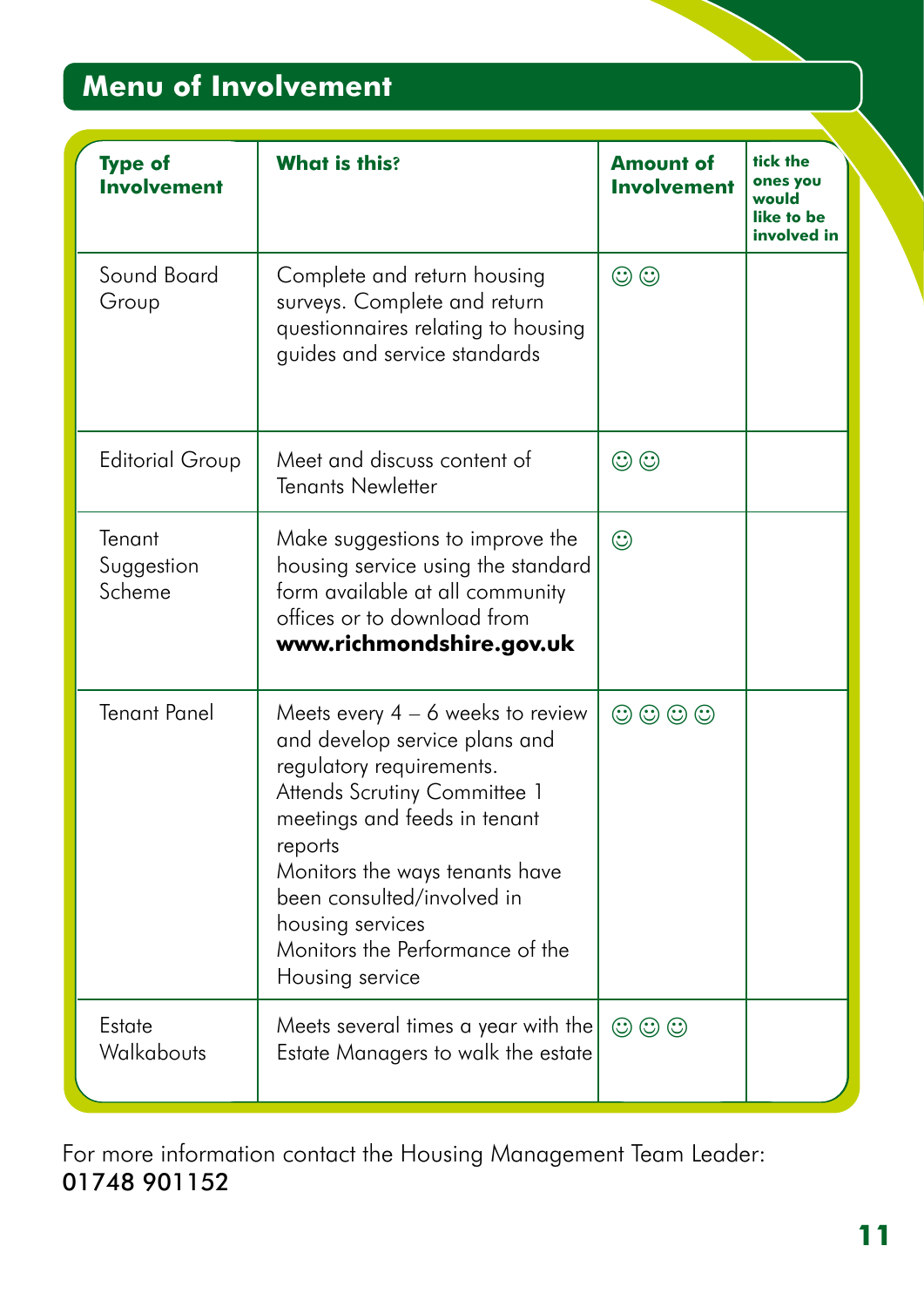## **Ending your Tenancy**

Should you need to end your tenancy in the future you will need to give the council four weeks written notice of your intention to end your tenancy and provide the council with a forwarding address.

In the first instance contact your Housing Management Officer on 01748 901158 or 901159 who will be able to give you advice on the things you will need to do. You will be sent a 'Tenancy Termination Notice' which you need to complete and return to the council as soon as possible.

You will also be sent an 'exit questionnaire' to complete so we can monitor the reasons why people leave our accommodation.

#### **How to leave your Property**

We will send you information on the condition we expect our accommodation to be left in when you leave. In general terms we would ask that you remove all your possessions from the property and garden leaving no rubbish inside or outside the property - leaving your home clean and tidy.

We will try and arrange a date when a visit can be made by a Maintenance Officer who will inspect the property and advise you on any work that you would be held responsible for if damage has been done to the property during your tenancy. However, if an inspection is not possible you will still be held responsible for any damage noted by the Maintenance Officer when the property is inspected following your departure. The Council will recharge you for damage to the property.

## **Handing in your Keys**

You should make sure you hand your keys into one of the Council's Community offices by 12 noon on the Monday your notice expires to avoid being responsible for any future rent. If you are late handing in your keys you will be held responsible for all rent and any service charges until the keys are received.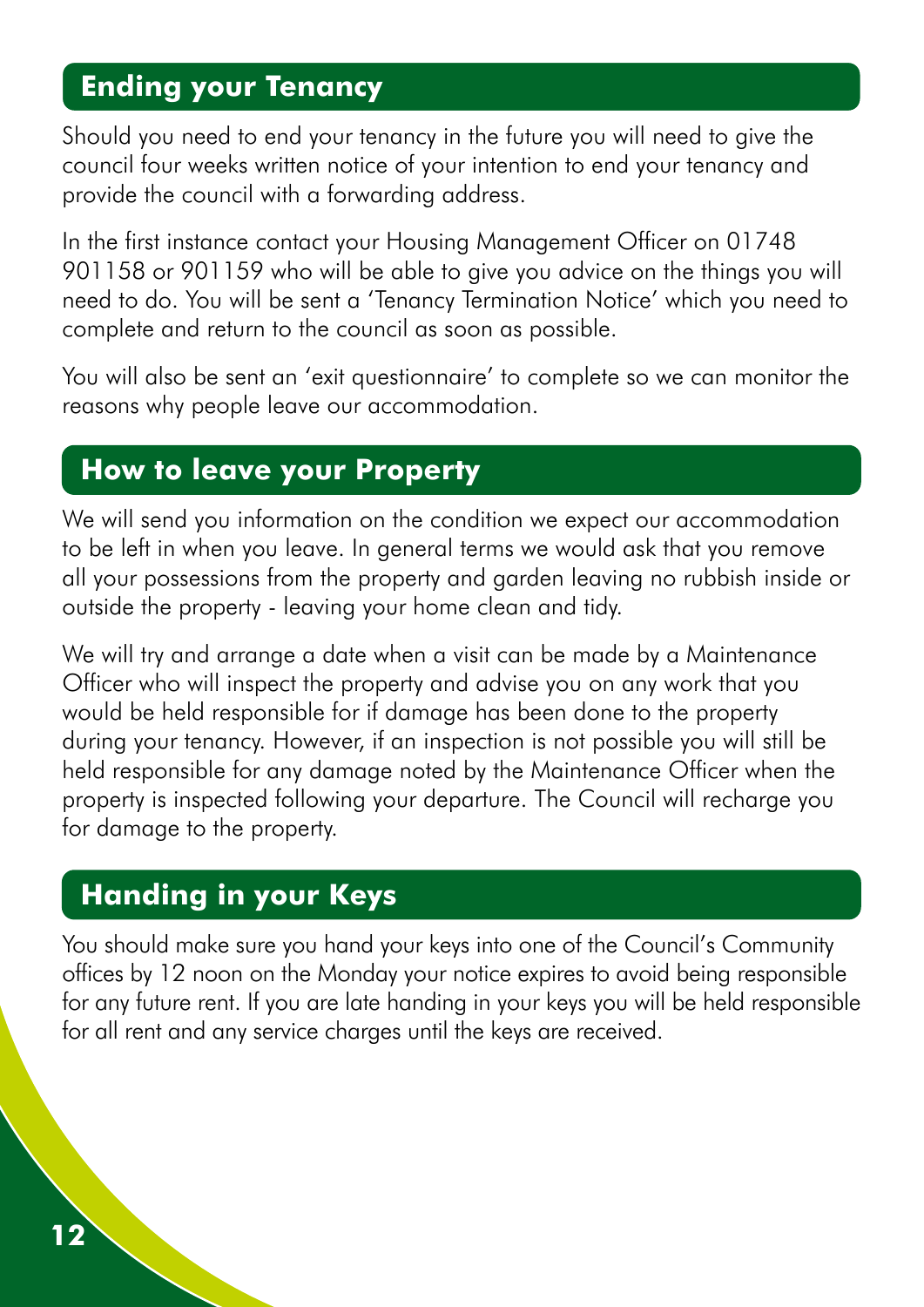## **Agencies to Contact**

You will need to let a number of agencies know when you are leaving and where you are moving to including:

- $\bullet$  Gas
- **Electricity**
- Water
- **Housing Benefit**
- Council Tax

You should also make sure you take meter readings of all your utilities and keep these for your reference in case there are queries with final bills.

# **Adaptations**

The Council provides a service to help disabled tenants with small adaptations which allow them to keep their independence in their own homes.

If you think you need an adaptation in your home call North Yorkshire County Council on 01609 780780 and ask for assistance from the Occupational Therapist team.

#### **What happens?**

You would normally get a visit from an occupational therapist who will assess your needs within your home. Following this assessment the Council will receive a referral from the occupational therapist detailing the work they recommend for your home.

You would then receive a visit from a Council Maintenance officer who will give you advice on the work to be undertaken and when it is likely to be done.

Minor adaptations include:

- Grab rails
- Hand rails leading to the entrance door
- Lever sink taps on, wash basins or baths
- Door entry systems
- Key safes
- Door bells and flashing door bells
- A half-step to doors leading outside
- Extra stair rails
- Vibrating smoke alarms

Major Adaptations include:

- shower over bath
- level access shower
- kitchen alterations
- ramps
- stair lift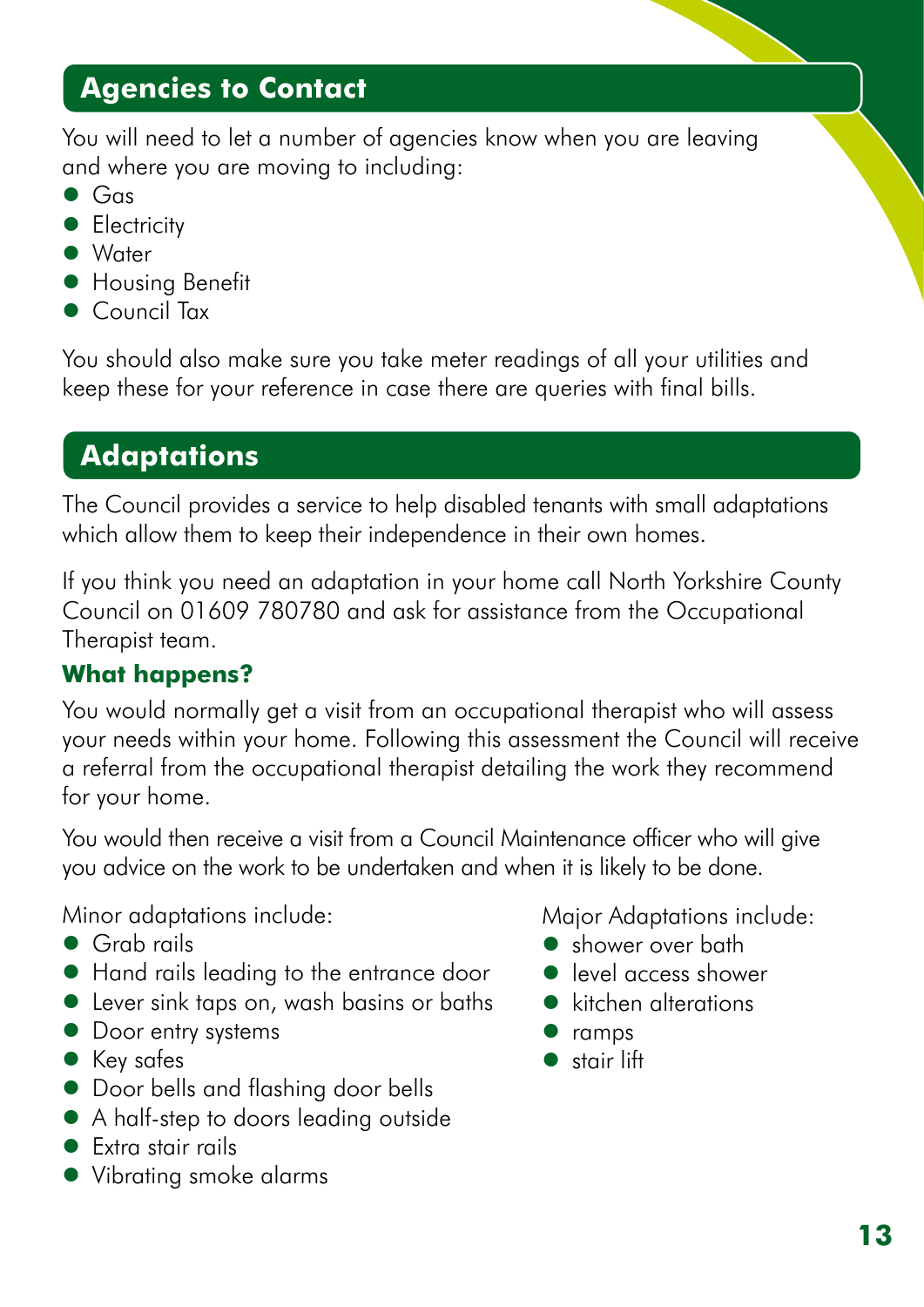## **Help with Gardens**

If you live in council sheltered accommodation the council would normally cut the lawns which are linked to the scheme.

The council also operates a discretionary garden scheme which allows it to cut the lawns and trim the hedges of individual council tenant homes. This scheme is available to tenants who have a disability or long standing health problem that prevents them from maintaining their garden and who have no family members residing in the district able to help undertake this work.

If you think you need help and fit the above criteria contact the Housing Management Officers on 01748 901158 or 901159.

An application form is also available on [www.richmondshire.gov.uk](https://selfservice.richmondshire.gov.uk/renderform.aspx?t=1101&k=62B7638A6F798385CB857C7C9C3884110879B029) housing/apply for garden assistance.

#### **Other services**

There are other agencies that may be able to offer assistance across Richmondshire for garden maintenance, although they may make a small charge:

• Richmond Community Volunteer Service (01748 833773)

# **Complaints**

If you are not happy about a council service we have a corporate feedback service to raise complaints and concerns - as well as praise services.

You can give feedback in a variety of ways:

- face to face at Mercury House
- by phone, direct to the Service Feedback Officer or the Contact Centre on 01748 829100
- by letter
- by fax to 01748 828750
- $\bullet$  by email to [enquiries@richmondshire.gov.uk](mailto:enquiries@richmondshire.gov.uk)
- via a Councillor
- by using our Corporate Complaints form which is available at any of the Council's community Offices and on the council's website [www.richmondshire.gov.uk](http://www.richmondshire.gov.uk)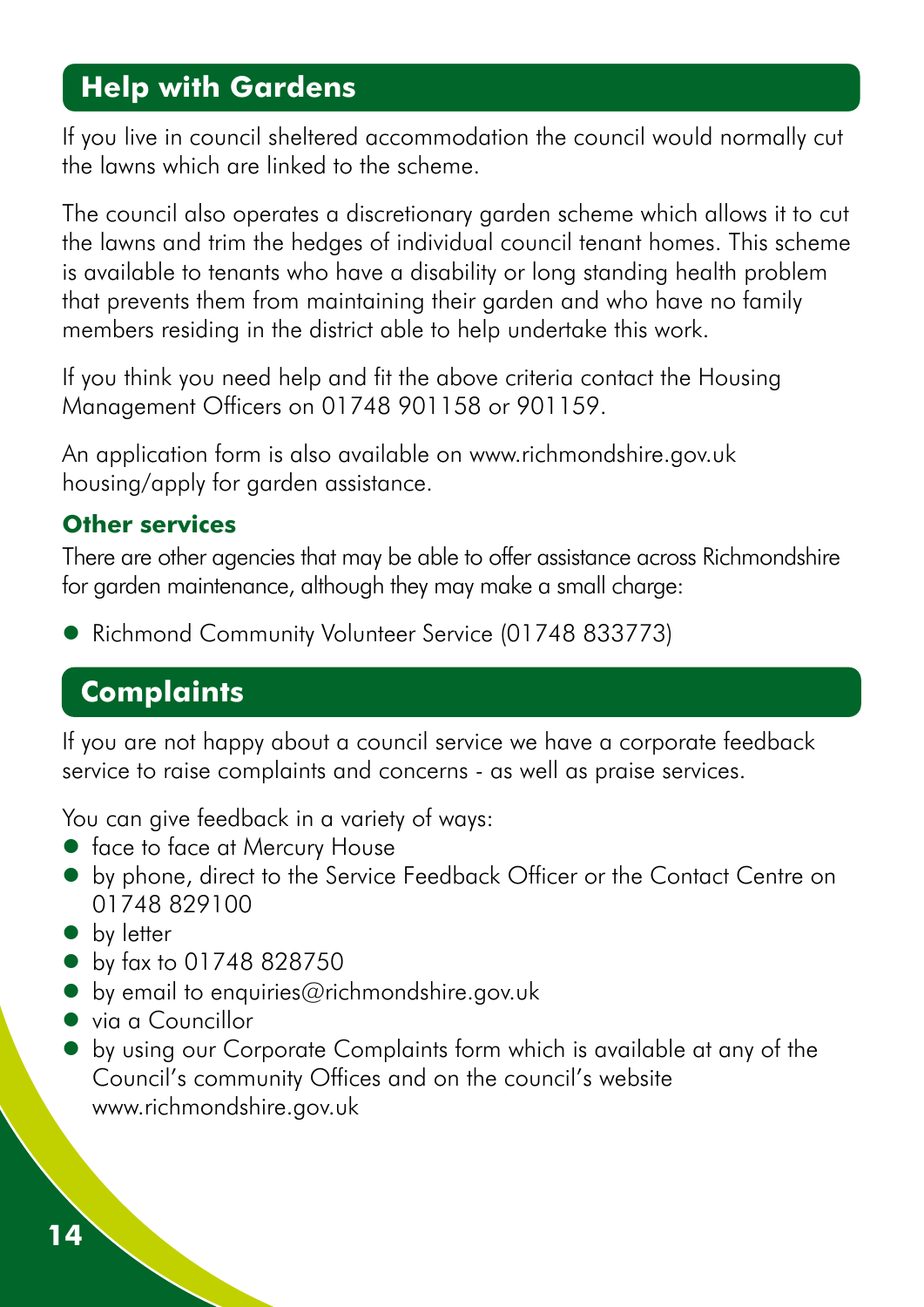#### **There are two stages in the feedback procedure:**

#### **• Reply by relevant Service Delivery Team**

An assessment of the feedback given is made and resolution suggested if necessary. We aim to do this within 10 working days of acknowledgement of the complaint.

#### **• Investigation by Corporate Director**

The second stage gives the right of referral to the Corporate Director who will undertake an independent investigation and respond within 20 working days.

#### **What can the council do to put things right**

We will:

- apologise for an issue which has been substantiated
- provide an explanation and ensure that all points raised are answered fully and clearly
- take all necessary action to put things right where applicable
- consider payment of compensation where our customer has suffered injustice as a result of what we have done or not done
- ensure that the same problem will not reoccur by improving the service and monitoring the outcomes of change.

#### **Housing Ombudsman**

An issue can be referred to the Ombudsman at any time, although it is normal practice for the Ombudsman not to begin an investigation unless the Council had an opportunity to use its own procedures to resolve the matter. Details are available on the councils website at [richmondshire.gov.uk](http://richmondshire.gov.uk )

## **More information**

Landlord Services, Richmondshire District Council, Mercury House, Station Road, Richmond, North Yorkshire DL10 4JE Tel - 01748 829100 Email: [enquiries@richmondshire.gov.uk](mailto:enquiries@richmondshire.gov.uk) Web: [richmondshire.gov.uk](http://richmondshire.gov.uk)